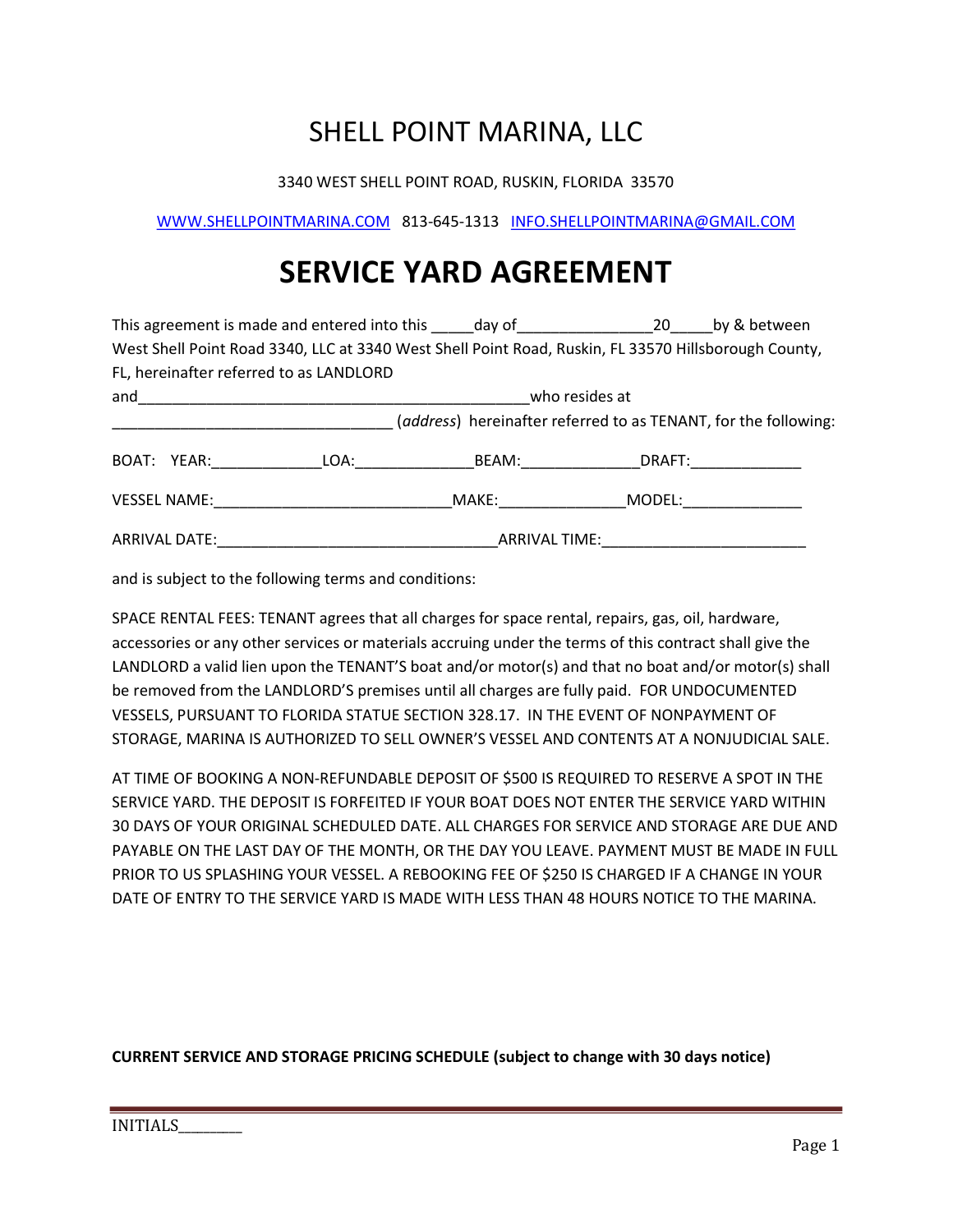Haul or Splash: \$8.50 per foot LOA Pressure Wash: \$3.00 per foot LOA (light), \$8.50 per foot LOA (heavy) Tarp and Staking: \$150.00 (one-time fee) Blocking: \$75.00 Labor Charge: \$150.00 per hour (one hour minimum) Bottom Painting: \$85.00 per foot LOA Monthly Electric: \$35.00 Monthly Trash and Water: \$50.00 Daily Storage: \$1.25 per foot per day LOA Trailer Unload or Load: \$500.00 (weekend and holiday rate 2X) Engine Lift: \$150.00 each use (1hr limit) Corking Charge: \$75.00 per gallon of Primer and/or Paint used but not purchased through the Marina Rebooking Fee: \$250.00 Materials and supplies are billed at West Marine listed retail pricing.

LATE FEES OF 10% OF YOUR MONTHLY STORAGE AND SERVICE CHARGES WILL BE CHARGED AFTER THE 10TH OF THE MONTH. ALL UNPAID ACCOUNTS WILL ACCRUE INTEREST AT THE RATE OF EIGHTEEN PERCENT (18%) PER ANNUM. IN THE EVENT YOUR ACCOUNT IS PLACED WITH OUR COLLECTION ATTORNEY, YOU AGREE TO PAY THE COST OF COLLECTION AND REASONABLE ATTORNEY'S FEES ON ANY PART OF SAID STORAGE AND SERVICE CHARGES THAT MAY BE COLLECTED BY SUIT OR BY ATTORNEY, AFTER THE SAME IS PAST DUE. YOU FURTHER AGREE TO WAIVE YOUR RIGHT TO TRIAL BY JURY. THE EXCLUSIVE VENUE FOR ANY LITIGATION REGARDING THIS AGREEMENT SHALL BE HILLSBOROUGH COUNTY, FLORIDA.

TENANT'S CONTACT AND INSURANCE INFORMATION:

| Cell Phone: | ∵-Maii. |
|-------------|---------|
|             |         |

Insurance Company: The Policy #: The Policy and Exp. Date:

TENANT agrees to be bound by the terms and conditions listed in ATTACHMENT A, ATTACHMENT B, and ATTACHMENT C of this agreement, and ATTACHMENT A , ATTACHMENT B, and ATTACHMENT C are hereby incorporated fully herein.

TENANT(S) CERTIFY THAT THE PRINTED MATTER OF THIS AGREEMENT, INCLUDING ATTACHMENT A, ATTACHMENT B, AND ATTACHMENT C, HAS BEEN READ AND THE TERMS AND CONDITIONS SET FORTH HEREIN ARE FULLY UNDERSTOOD.

ENTIRE AGREEMENT: This agreement together with ATTACHMENT A, ATTACHMENT B, and ATTACHMENT C, contains the entire understanding between the TENANT and the LANDLORD and no other representation or inducement – verbal or written, has been made which is not contained in this agreement. LANDLORD AND TENANT agree that if any paragraph or provision violates the law and is unenforceable, the rest of the contract will be valid.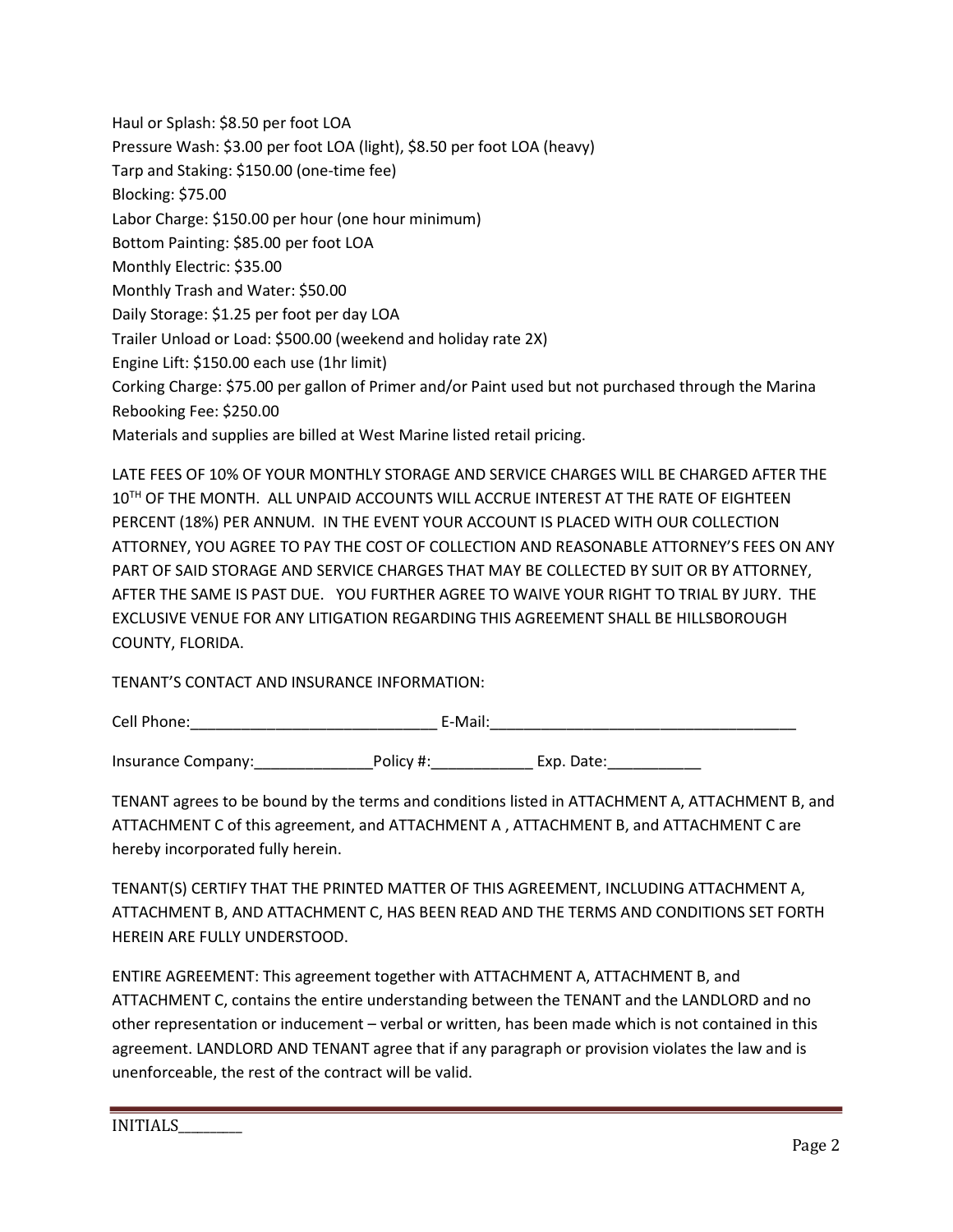ACCEPTED BY LANDLORD:\_\_\_\_\_\_\_\_\_\_\_\_\_\_\_ ACCEPTED BY TENANT(S):\_\_\_\_\_\_\_\_\_\_\_\_\_\_\_

DATE:\_\_\_\_\_\_\_\_\_\_ DATE:\_\_\_\_\_\_\_\_\_\_

MANAGEMENT RESERVES THE RIGHT TO TERMINATE THIS AGREEMENT FOR ANY REASON WITH THIRTY (30) DAYS NOTICE.

### SHELL POINT MARINA, LLC

3340 WEST SHELL POINT ROAD, RUSKIN, FLORIDA 33570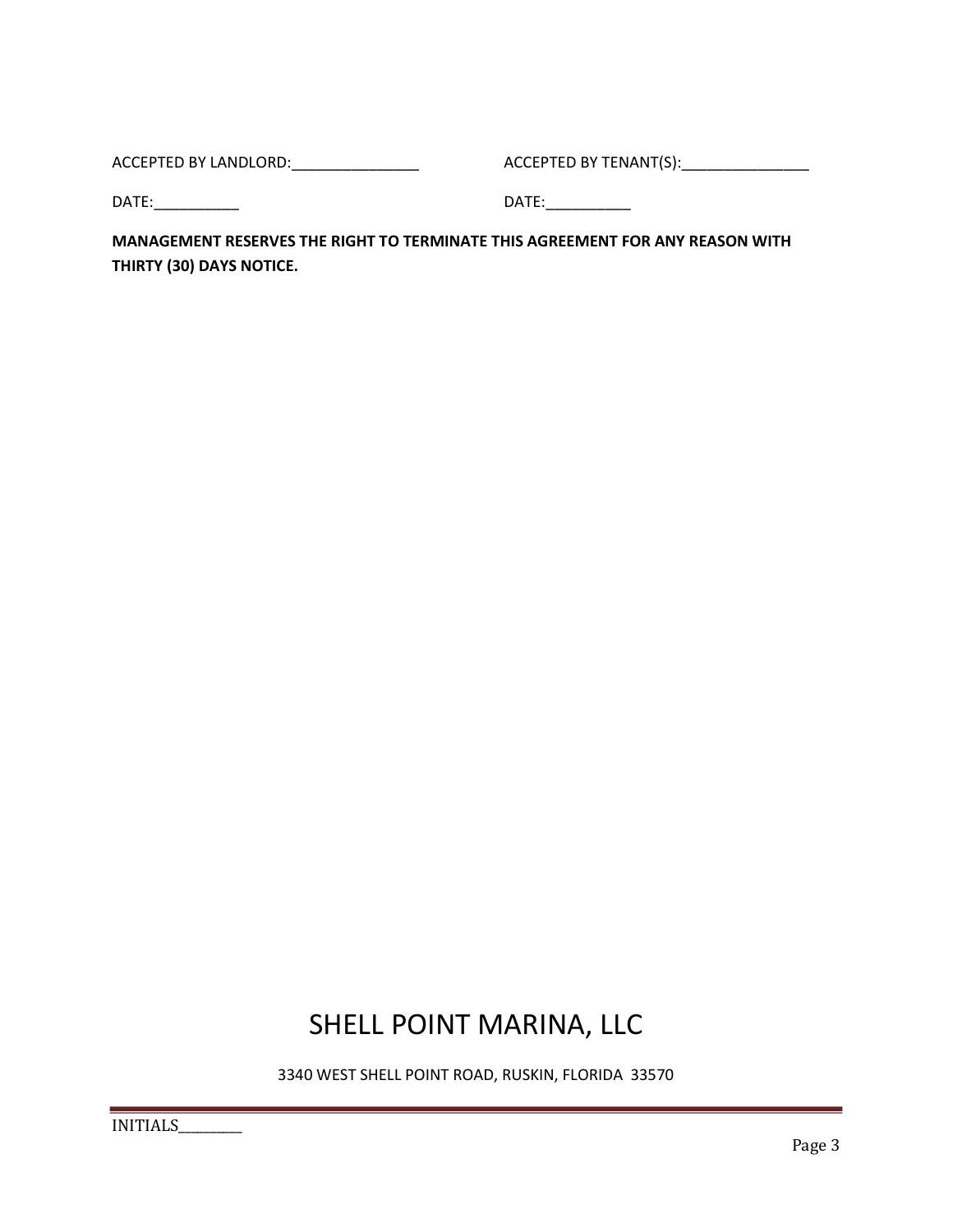#### WWW.SHELLPOINTMARINA.COM 813-645-1313 INFO.SHELLPOINTMARINA@GMAIL.COM

## ATTACHMENT A

#### MARINA INFORMATION, BOAT OWNER RESPONSIBILITIES, RULES OF THE MARINA

#### MARINA INFORMATION:

NORMAL BUSINESS HOURS: 8AM TO 5PM DAILY (SERVICE YARD WORK CEASES AT SUNSET)

WE ARE CLOSED: THANKSGIVING, CHRISTMAS, NEW YEAR'S DAY AND CLOSE AT NOON ON CHRISTMAS AND NEW YEAR'S EVE.

BOAT OWNER'S RESPONSIBILITIES:

TRIM TABS MUST BE IN THE UP POSITION PRIOR TO HAUL OUT.

ANTENNAS, OUTRIGGERS, NAVIGATIONAL LIGHTS AND BIMINI TOPS MUST BE IN THE DOWN POSITION PRIOR TO HAUL OUT.

CHILDREN AND GUESTS MUST BE ACCOMPANIED AT ALL TIMES.

PLEASE KEEP THE BOAT LAUNCH GATE LOCKED.

RULES OF THE MARINA:

ONLY PARK IN DESIGNATED PARKING AREAS.

ALL DO-IT-YOURSELF WORK IS AT YOUR OWN RISK.

INSURANCE COVERAGE ON THE VESSEL IS REQUIRED TO BE ON FILE WITH THE OFFICE PRIOR TO ARRIVAL.

ALL CONTRACTORS MUST HAVE CURRENT LIABILITY INSURANCE ON FILE WITH THE OFFICE.

CONTRACTORS ARE REQUIRED TO CHECK IN AND OUT OF THE OFFICE EACH DAY.

BOATS MUST BE FREE OF BARNACLES BEFORE ARRIVING AT THE MARINA.

BOAT OWNERS MUST KEEP ALL THEIR BELONGINGS ON THE TARP THEY ARE ASSIGNED TO.

TARPS MUST BE SWEPT CLEAN EACH DAY WITH DUST AND PAINT CHIPS PROPERLY DISPOSED OF.

FAILURE TO KEEP TARPS CLEAN WILL RESULT IN A CLEANING CHARGE OF NO LESS THAN \$150.00 PER OCCURENCE.

NO SANDBLASTING IS ALLOWED UNLESS AUTHORIZED BY THE MARINA IN ADVANCE.

INITIALS\_\_\_\_\_\_\_\_\_\_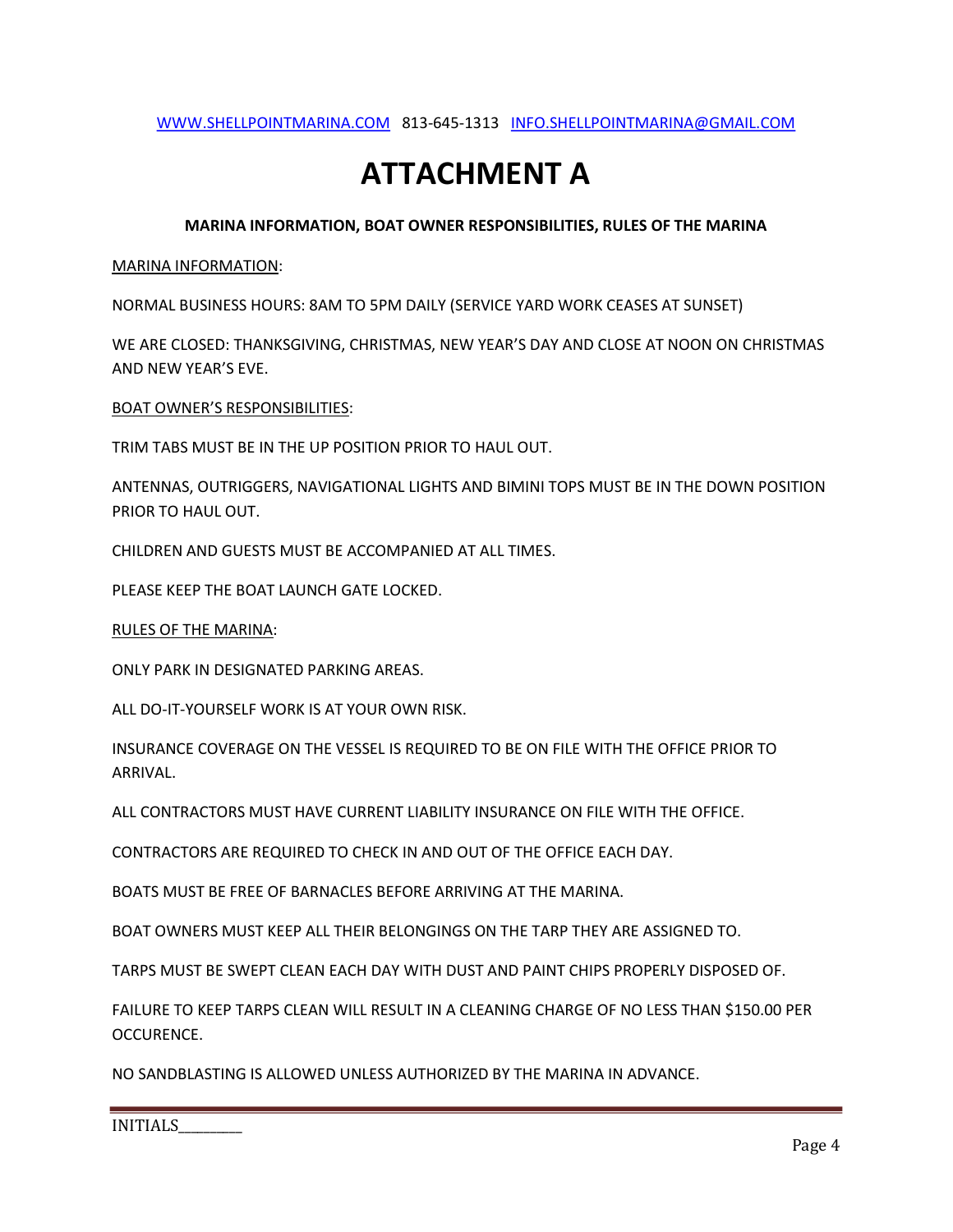ALL HAZARDOUS MATERIALS MUST BE DISPOSED OF OUTSIDE OF THE MARINA, DAILY.

CUSTOMERS ARE RESPONSIBLE FOR THEIR CONTRACTORS.

ANY PETROLEUM, (OIL, GAS, DIESEL, ETC.) SPILAGE WILL BE FINED ACCORDINGLY.

NO PETS ARE ALLOWED AT ANY TIME.

DUMPSTERS ARE FOR HOUSEHOLD TYPE OF GARBAGE WITH: LARGE BOAT PARTS/SCRAPS/TRASH TO BE CHARGED A MINIMUM SURCHARGE OF \$250.00.

FOR SALE SIGNS ARE PROHIBITED AT ALL TIMES.

ANY BREACH OF THE ABOVE GUIDELINES AND CONDITIONS WILL RESULT IN A SURCHARGE AT THE MARINA'S DISCRETION!!!

VIOLATION OF ANY OF THE ABOVE RESPONSIBILITIES AND OR RULES SUBJECT BOAT OWNER TO IMMEDIATE TERMINATION OF THEIR STORAGE AGREEMENT AT THE DISCRETION OF THE MARINA.

### SHELL POINT MARINA, LLC

3340 WEST SHELL POINT ROAD, RUSKIN, FLORIDA 33570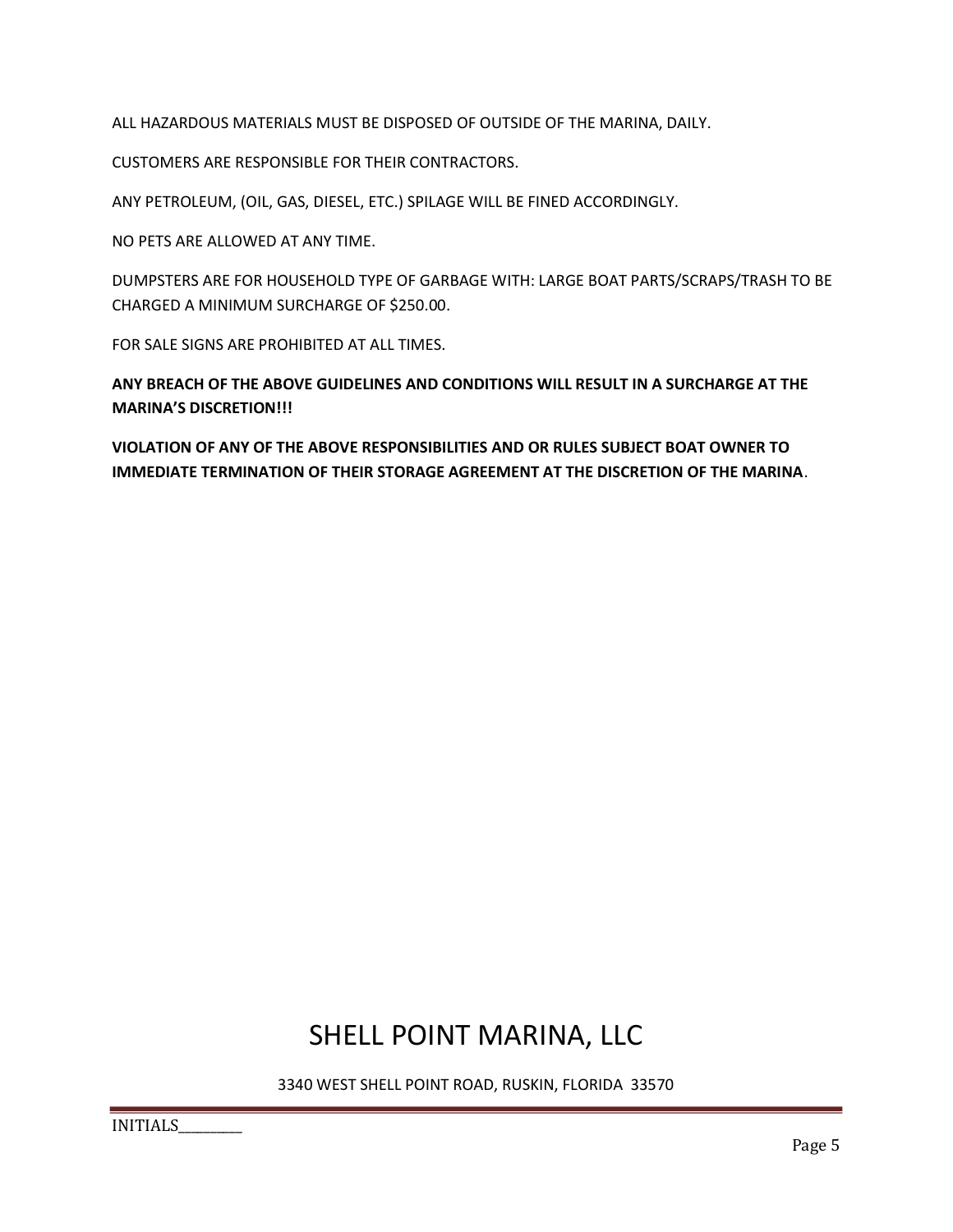## ATTACHMENT B

- 1. LANDLORD reserves the right to assign and/or reassign storage spaces, at any time.
- 2. LANDLORD reserves the right to lease or refuse to lease to any person for any reason.
- 3. It is agreed between both parties that the TENANT shall not assign, transfer or permit the use of assigned space to any other party without the written consent of the LANDLORD.
- 4. TENANT agrees that only reasonable and customary use will be made of the docks and facilities covered hereby, and that no unnecessary wear and tear, disturbance, nuisance, rubbish or garbage will be permitted on the dock or premises, and that the TENANT will keep docks and premises covered hereby free and clear of gear, tackle, and all other obstructions, and further agrees to throw nothing, including treated or untreated effluent or sewage from heads or holding tanks in the water.
- 5. The LANDLORD cannot and does not guarantee the continuity of electrical service where provided.
- 6. Pressure washers are prohibited.
- 7. TENANT duly authorizes LANDLORD, its agents or employees to move and/or operate TENANT's boat during the making of repairs or for normal marina operations solely at TENANT's risk.
- 8. It is UNDERSTOOD AND AGREED that no boat is to be removed from its space unless and until all charges for space rental, service, and/or materials have been paid in full.
- 9. IF TENANT becomes delinquent in rental payments, the LANDLORD shall have the right to take over the property of the TENANT and to secure the property to the space occupied, or to store it in any other location.
- 10. INSURANCE: TENANT AGREES THAT HE/SHE WILL KEEP THE BOAT FULLY INSURED WITH COMPLETE MARINE INSURANCE, INCLUDING HULL COVERAGE AND INDEMNITY AND/OR LIABILITY INSURANCE. THE LANDLORD DOES NOT CARRY INSURANCE COVERING THE PROPERTY OF THE TENANT. THE LANDLORD WILL NOT BE RESPONSIBLE FOR ANY INJURIES OR PROPERTY DAMAGE RESULTING FROM OR CAUSED BY THE USE OF DOCK OR MARINA FACILITES OR EQUIPTMENT. THE TENANT RELEASES AND DISCHARGES THE LANDLORD FROM ANY AND ALL LIABILITY FROM LOSS, INJURY (INCLUDING DEATH), OR DAMAGES TO PERSONS OR PROPERTY SUSTAINED WHILE IN OR ON THE FACILITIES OF THE LANDLORD INCLUDING, FIRE, THEFT, VANDALISM, WINDSTORM, HIGH OR LOW WATERS, HAIL, RAIN, ICE COLLISION OR ACCIDENT, OR ANY OTHER ACT OF GOD, WHETHER SAID BOAT IS BEING PARKED OR HAULED BY AN AGENT OF LANDLORD OR NOT.
- 11. BOAT SINKING OR TAKING ON WATER: In the event TENANT's boat shall, for any reason sink while berthed in a slip, at dockside, or while otherwise occupying marina waters used by customers of LANDLORD, LANDLORD may, if TENANT cannot be contacted immediately and if said sunken boat constitutes a safety or water navigation hazard to other boaters, take immediate steps to raise and remove and/or repair said boat, all cost shall be at the TENANT's expense.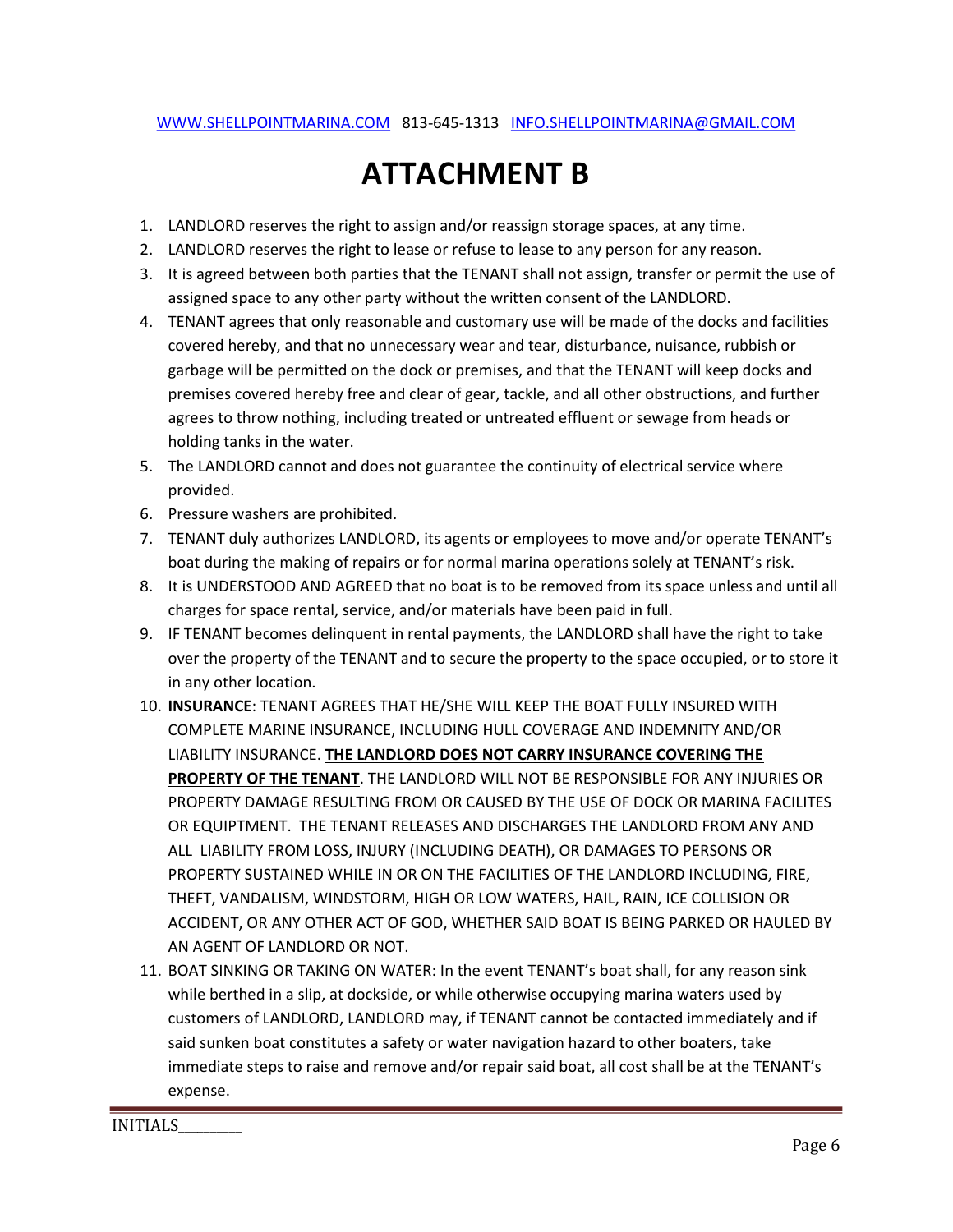## SHELL POINT MARINA, LLC

3340 WEST SHELL POINT ROAD, RUSKIN, FLORIDA 33570

WWW.SHELLPOINTMARINA.COM 813-645-1313 INFO.SHELLPOINTMARINA@GMAIL.COM